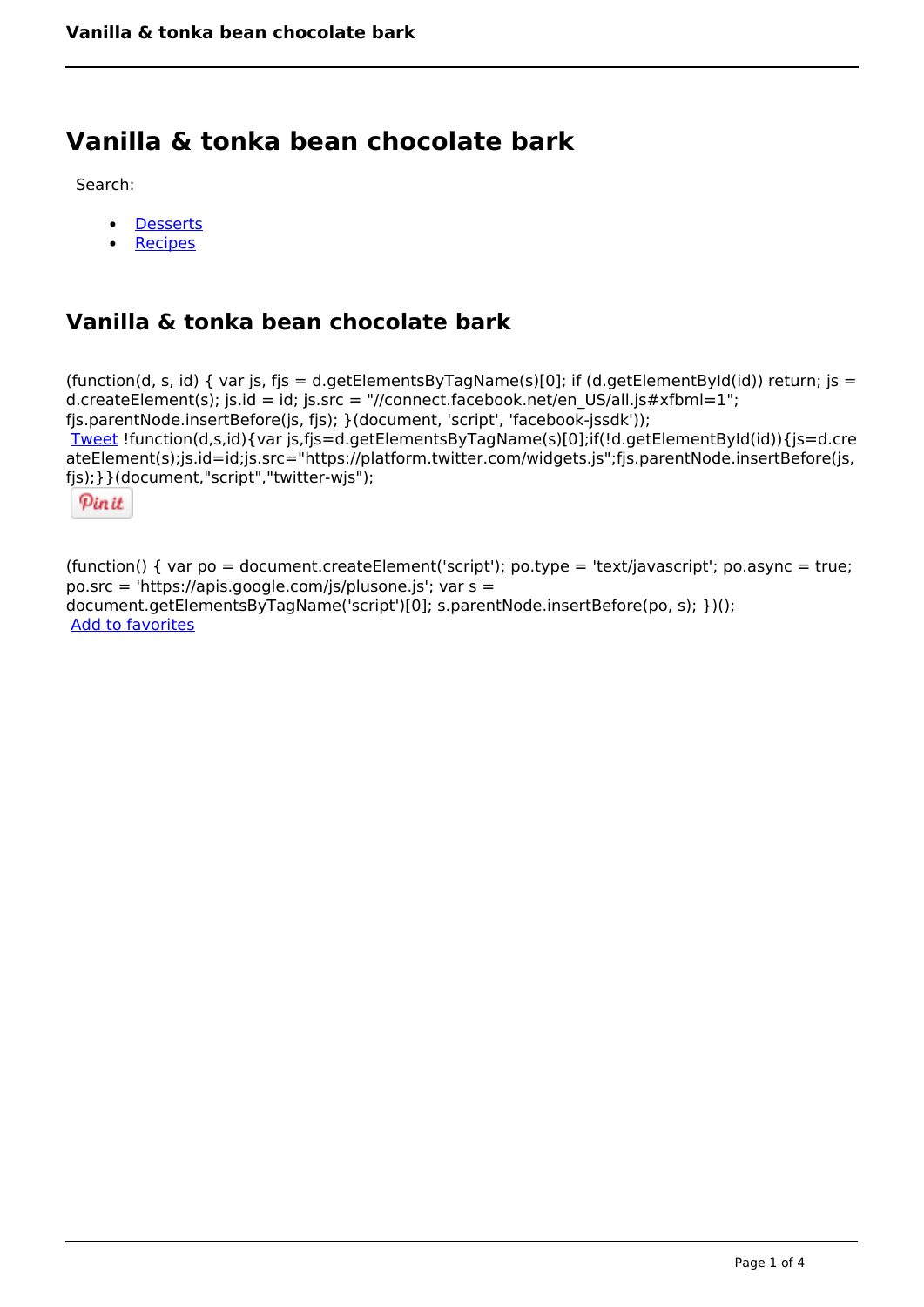

#### Rate this recipe

0 people are cooking this [Count me in](https://www.naturalhealthmag.com.au/flag/flag/favorites/2047?destination=printpdf%2F2047&token=3e0467149fb52ab7b216b5998c8ab773)

Tonka beans have a very unique 'feelgood' aroma with notes of vanilla, cherry and almonds. This is why they pair so well with dark chocolate, dried fruits and nuts. A hint of cayenne pepper provides a touch of lingering heat and digestive aid.

#### **Ingredients**

- 1 tonka bean
- $\cdot$  ¼ tsp [vanilla bean](http://www.naturalhealthmag.com.au/nourish/orange-and-vanilla-bean-raw-cheesecake-vegan) powder
- Large pinch cayenne pepper
- 100 g [dark chocolate,](http://www.naturalhealthmag.com.au/nourish/choc-almond-bread-and-butter-pudding) chopped roughly
- $\cdot$   $\frac{1}{2}$  tsp dried rose petals
- Small handful nuts
- Small handful raisins or dried cherries

### **Method**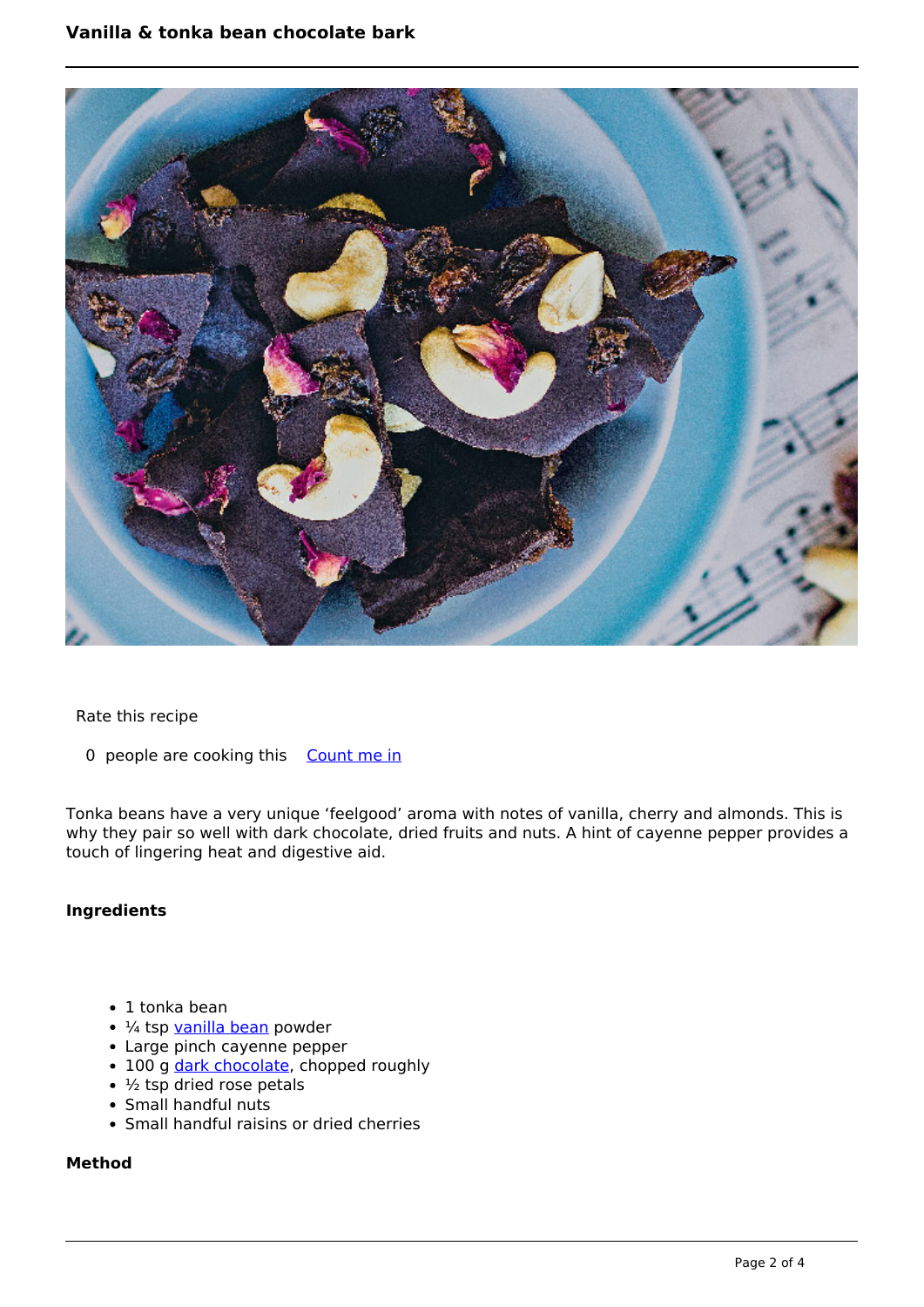Zest tonka bean into a heatproof bowl; add vanilla powder, cayenne pepper and chocolate. Place

over a pot of simmering water and melt the chocolate. Remove from heat and spread on a sheet of

baking paper. Sprinkle with rose petals, nuts and raisins or dried cherries. Place in the fridge for 2 to